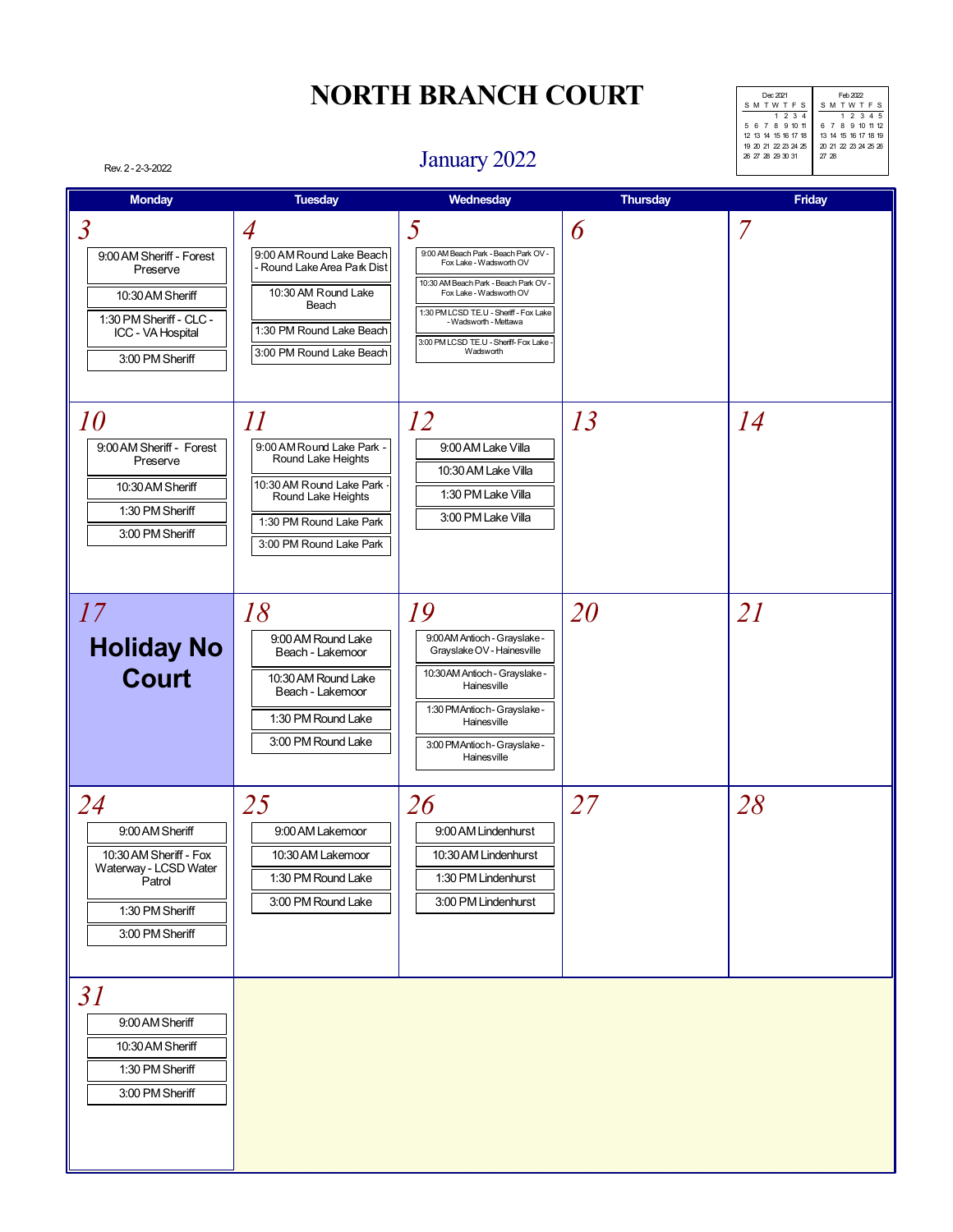| $\tan 2022$          | Mar 2022             |
|----------------------|----------------------|
| <b>SMTWTFS</b>       | <b>SMTWTFS</b>       |
|                      | 1 2 3 4 5            |
| 2 3 4 5 6 7 8        | 6 7 8 9 10 11 12     |
| 9 10 11 12 13 14 15  | 13 14 15 16 17 18 19 |
| 16 17 18 19 20 21 22 | 20 21 22 23 24 25 26 |
| 23 24 25 26 27 28 29 | 27 28 29 30 31       |
| 30 31                |                      |

#### Rev. 2 - 2-3-2022 **February 2022**

| <b>Monday</b>                                                                                                                                 | <b>Tuesday</b>                                                                                                                                               | Wednesday                                                                                                                                                                                                                                                      | <b>Thursday</b>          | <b>Friday</b>                                                 |
|-----------------------------------------------------------------------------------------------------------------------------------------------|--------------------------------------------------------------------------------------------------------------------------------------------------------------|----------------------------------------------------------------------------------------------------------------------------------------------------------------------------------------------------------------------------------------------------------------|--------------------------|---------------------------------------------------------------|
|                                                                                                                                               | 1<br>9:00 AM Round Lake Beach<br>- Round Lake Area Park Dist<br>10:30 AM Round Lake<br>Beach<br>1:30 PM Round Lake Beach<br>3:00 PM Round Lake Beach         | 2<br>9:00 AM Beach Park-Beach Park OV-<br>Fox Lake-Wadsworth OV<br>10:30 AM Beach Park - Beach Park OV -<br>Fox Lake - Wadsworth OV<br>1:30 PM LCSD T.E.U - Sheriff - Fox Lake<br>- Wadsworth - Mettawa<br>3:00 PM LCSD T.E.U - Sheriff- Fox Lake<br>Wadsworth | $\overline{\mathcal{S}}$ | $\overline{A}$                                                |
| $\overline{7}$<br>9:00 AM Sheriff - Forest<br>Preserve<br>10:30 AM Sheriff<br>1:30 PM Sheriff - CLC -<br>ICC - VA Hospital<br>3:00 PM Sheriff | 8<br>9:00 AM Round Lake Park -<br>Round Lake Heights<br>10:30 AM Round Lake Park<br>Round Lake Heights<br>1:30 PM Round Lake Park<br>3:00 PM Round Lake Park | 9<br>9:00 AM Lake Villa<br>10:30 AM Lake Villa<br>1:30 PM Lake Villa<br>3:00 PM Lake Villa                                                                                                                                                                     | 10                       | $\overline{\mathcal{U}}$<br><b>Holiday</b><br><b>No Court</b> |
| 14<br>9:00 AM Sheriff - Forest<br>Preserve<br>10:30 AM Sheriff<br>1:30 PM Sheriff<br>3:00 PM Sheriff                                          | 15<br>9:00 AM Round Lake<br>Beach - Lakemoor<br>10:30 AM Round Lake<br>Beach - Lakemoor<br>1:30 PM Round Lake<br>3:00 PM Round Lake                          | 16<br>9:00 AM Antioch - Grayslake -<br>Grayslake OV - Hainesville<br>10:30 AM Antioch - Grayslake -<br>Hainesville<br>1:30 PM Antioch - Grayslake -<br>Hainesville<br>3:00 PM Antioch - Grayslake -<br>Hainesville                                             | 17                       | 18                                                            |
| 21<br><b>Holiday</b><br><b>No Court</b>                                                                                                       | 22<br>9:00 AM Lakemoor<br>10:30 AM Lakemoor<br>1:30 PM Round Lake<br>3:00 PM Round Lake                                                                      | 23<br>9:00 AM Lindenhurst<br>10:30 AM Lindenhurst<br>1:30 PM Lindenhurst<br>3:00 PM Lindenhurst                                                                                                                                                                | 24                       | 25                                                            |
| 28<br>9:00 AM Sheriff<br>10:30 AM Sheriff - Fox<br>Waterway - LCSD Water<br>Patrol<br>1:30 PM Sheriff<br>3:00 PM Sheriff                      |                                                                                                                                                              |                                                                                                                                                                                                                                                                |                          |                                                               |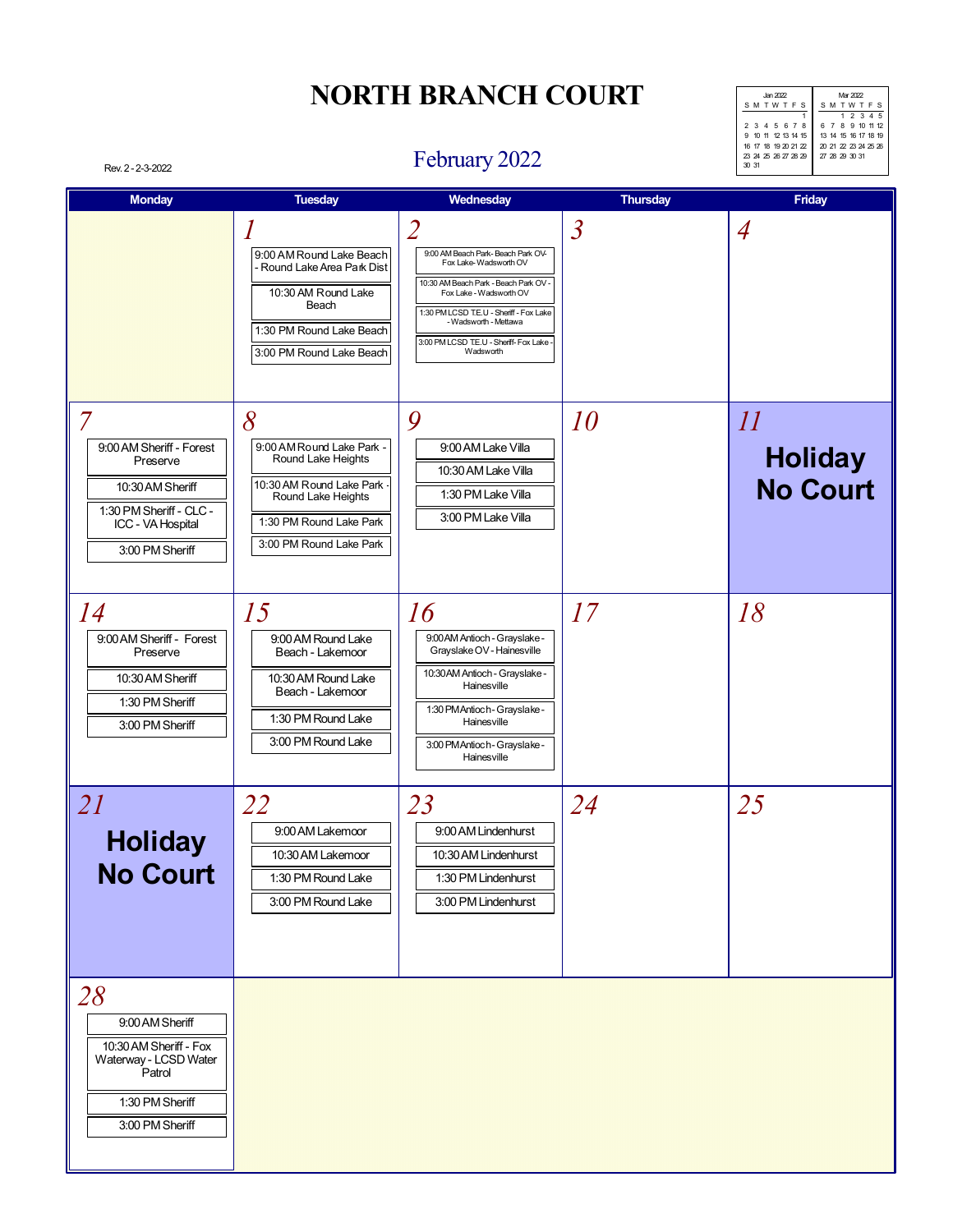| Feb 2022             | Apr 2022             |
|----------------------|----------------------|
| <b>SMTWTFS</b>       | SMTWTFS              |
| 1 2 3 4 5            |                      |
| 6 7 8 9 10 11 12     | 3 4 5 6 7 8 9        |
| 13 14 15 16 17 18 19 | 10 11 12 13 14 15 16 |
| 20 21 22 23 24 25 26 | 17 18 19 20 21 22 23 |
| 27 28                | 24 25 26 27 28 29 30 |
|                      |                      |
|                      |                      |

#### March 2022

| <b>Monday</b>                                                                                                                                 | <b>Tuesday</b>                                                                                                                                               | Wednesday                                                                                                                                                                                                                                                                                | <b>Thursday</b> | Friday         |
|-----------------------------------------------------------------------------------------------------------------------------------------------|--------------------------------------------------------------------------------------------------------------------------------------------------------------|------------------------------------------------------------------------------------------------------------------------------------------------------------------------------------------------------------------------------------------------------------------------------------------|-----------------|----------------|
|                                                                                                                                               | 1<br>9:00 AM Round Lake Beach<br>- Round Lake Area Park Dist<br>10:30 AM Round Lake<br>Beach<br>1:30 PM Round Lake Beach<br>3:00 PM Round Lake Beach         | $\overline{\mathcal{L}}$<br>9:00 AM Beach Park- Beach Park OV-<br>Fox Lake-Wadsworth OV<br>10:30 AM Beach Park - Beach Park OV -<br>Fox Lake - Wadsworth OV<br>1:30 PM LCSD T.E.U - Sheriff - Fox Lake<br>- Wadsworth - Mettawa<br>3:00 PM LCSD T.E.U - Sheriff- Fox Lake -<br>Wadsworth | $\overline{3}$  | $\overline{A}$ |
| $\overline{7}$<br>9:00 AM Sheriff - Forest<br>Preserve<br>10:30 AM Sheriff<br>1:30 PM Sheriff - CLC -<br>ICC - VA Hospital<br>3:00 PM Sheriff | 8<br>9:00 AM Round Lake Park -<br>Round Lake Heights<br>10:30 AM Round Lake Park<br>Round Lake Heights<br>1:30 PM Round Lake Park<br>3:00 PM Round Lake Park | 9<br>9:00 AM Lake Villa<br>10:30 AM Lake Villa<br>1:30 PM Lake Villa<br>3:00 PM Lake Villa                                                                                                                                                                                               | 10              | $\varPi$       |
| 14<br>9:00 AM Sheriff - Forest<br>Preserve<br>10:30 AM Sheriff<br>1:30 PM Sheriff<br>3:00 PM Sheriff                                          | 15<br>9:00 AM Round Lake<br>Beach - Lakemoor<br>10:30 AM Round Lake<br>Beach - Lakemoor<br>1:30 PM Round Lake<br>3:00 PM Round Lake                          | 16<br>9:00 AM Antioch - Grayslake -<br>Grayslake OV - Hainesville<br>10:30 AM Antioch - Grayslake -<br>Hainesville<br>1:30 PM Antioch - Grayslake -<br>Hainesville<br>3:00 PM Antioch - Grayslake -<br>Hainesville                                                                       | 17              | 18             |
| 21<br>9:00 AM Sheriff<br>10:30 AM Sheriff - Fox<br>Waterway - LCSD Water<br>Patrol<br>1:30 PM Sheriff<br>3:00 PM Sheriff                      | 22<br>9:00 AM Lakemoor<br>10:30 AM Lakemoor<br>1:30 PM Round Lake<br>3:00 PM Round Lake                                                                      | 23<br>9:00 AM Lindenhurst<br>10:30 AM Lindenhurst<br>1:30 PM Lindenhurst<br>3:00 PM Lindenhurst                                                                                                                                                                                          | 24              | 25             |
| 28<br>9:00 AM Sheriff<br>10:30 AM Sheriff<br>1:30 PM Sheriff<br>3:00 PM Sheriff                                                               | 29                                                                                                                                                           | 30                                                                                                                                                                                                                                                                                       | 31              |                |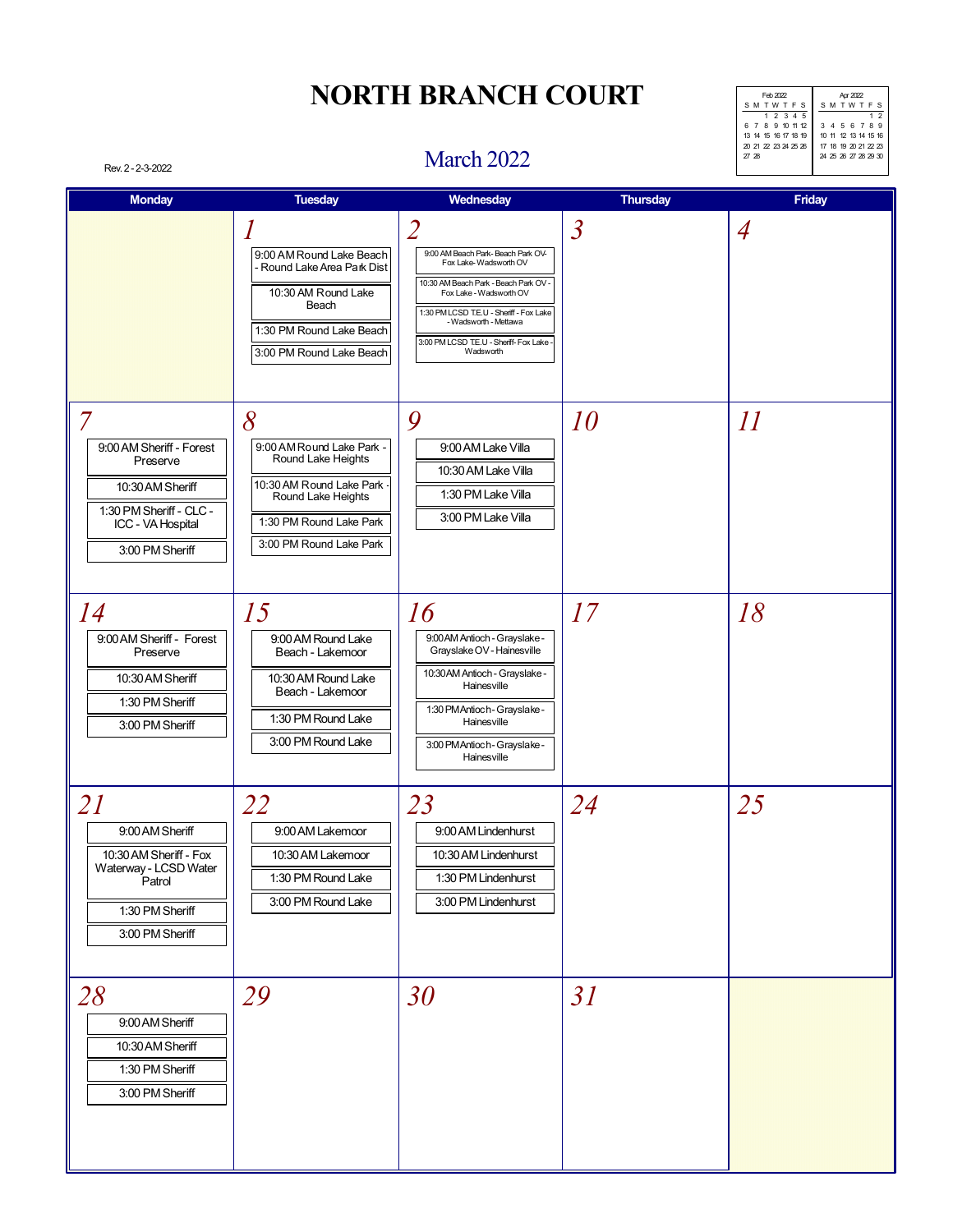| Mar 2022             | May 2022             |
|----------------------|----------------------|
| SMTWTFS              | <b>SMTWTFS</b>       |
| 1 2 3 4 5            | 1 2 3 4 5 6 7        |
| 6 7 8 9 10 11 12     | 8 9 10 11 12 13 14   |
| 13 14 15 16 17 18 19 | 15 16 17 18 19 20 21 |
| 20 21 22 23 24 25 26 | 22 23 24 25 26 27 28 |
| 27 28 29 30 31       | 29 30 31             |
|                      |                      |

#### April 2022

| Rev. 2 - 2-3-2022                                                                                                                             |                                                                                                                                                               | April 2022                                                                                                                                                                                                                                                       |                | 21 20 29 JU JI<br>اد سدت                |
|-----------------------------------------------------------------------------------------------------------------------------------------------|---------------------------------------------------------------------------------------------------------------------------------------------------------------|------------------------------------------------------------------------------------------------------------------------------------------------------------------------------------------------------------------------------------------------------------------|----------------|-----------------------------------------|
| <b>Monday</b>                                                                                                                                 | <b>Tuesday</b>                                                                                                                                                | Wednesday                                                                                                                                                                                                                                                        | Thursday       | Friday<br>$\boldsymbol{l}$              |
| $\overline{A}$<br>9:00 AM Sheriff - Forest<br>Preserve<br>10:30 AM Sheriff<br>1:30 PM Sheriff - CLC -<br>ICC - VA Hospital<br>3:00 PM Sheriff | 5<br>9:00 AM Round Lake Beach<br>- Round Lake Area Park Dist<br>10:30 AM Round Lake<br>Beach<br>1:30 PM Round Lake Beach<br>3:00 PM Round Lake Beach          | 6<br>9:00 AM Beach Park-Beach Park OV-<br>Fox Lake-Wadsworth OV<br>10:30 AM Beach Park - Beach Park OV -<br>Fox Lake - Wadsworth OV<br>1:30 PM LCSD T.E.U - Sheriff - Fox Lake<br>- Wadsworth - Mettawa<br>3:00 PM LCSD T.E.U - Sheriff- Fox Lake -<br>Wadsworth | $\overline{7}$ | 8                                       |
| $\varPi$<br>9:00 AM Sheriff - Forest<br>Preserve<br>10:30 AM Sheriff<br>1:30 PM Sheriff<br>3:00 PM Sheriff                                    | 12<br>9:00 AM Round Lake Park -<br>Round Lake Heights<br>10:30 AM Round Lake Park<br>Round Lake Heights<br>1:30 PM Round Lake Park<br>3:00 PM Round Lake Park | 13<br>9:00 AM Lake Villa<br>10:30 AM Lake Villa<br>1:30 PM Lake Villa<br>3:00 PM Lake Villa                                                                                                                                                                      | 14             | 15<br><b>Holiday</b><br><b>No Court</b> |
| 18<br>9:00 AM Sheriff<br>10:30 AM Sheriff - Fox<br>Waterway - LCSD Water<br>Patrol<br>1:30 PM Sheriff<br>3:00 PM Sheriff                      | 19<br>9:00 AM Round Lake<br>Beach - Lakemoor<br>10:30 AM Round Lake<br>Beach - Lakemoor<br>1:30 PM Round Lake<br>3:00 PM Round Lake                           | 20<br>9:00 AM Antioch - Grayslake -<br>Grayslake OV - Hainesville<br>10:30 AM Antioch - Grayslake -<br>Hainesville<br>1:30 PM Antioch - Grayslake -<br>Hainesville<br>3:00 PM Antioch - Grayslake -<br>Hainesville                                               | 21             | 22                                      |
| 25<br>9:00 AM Sheriff<br>10:30 AM Sheriff<br>1:30 PM Sheriff<br>3:00 PM Sheriff                                                               | 26<br>9:00 AM Lakemoor<br>10:30 AM Lakemoor<br>1:30 PM Round Lake<br>3:00 PM Round Lake                                                                       | 27<br>9:00 AM Lindenhurst<br>10:30 AM Lindenhurst<br>1:30 PM Lindenhurst<br>3:00 PM Lindenhurst                                                                                                                                                                  | 28             | 29                                      |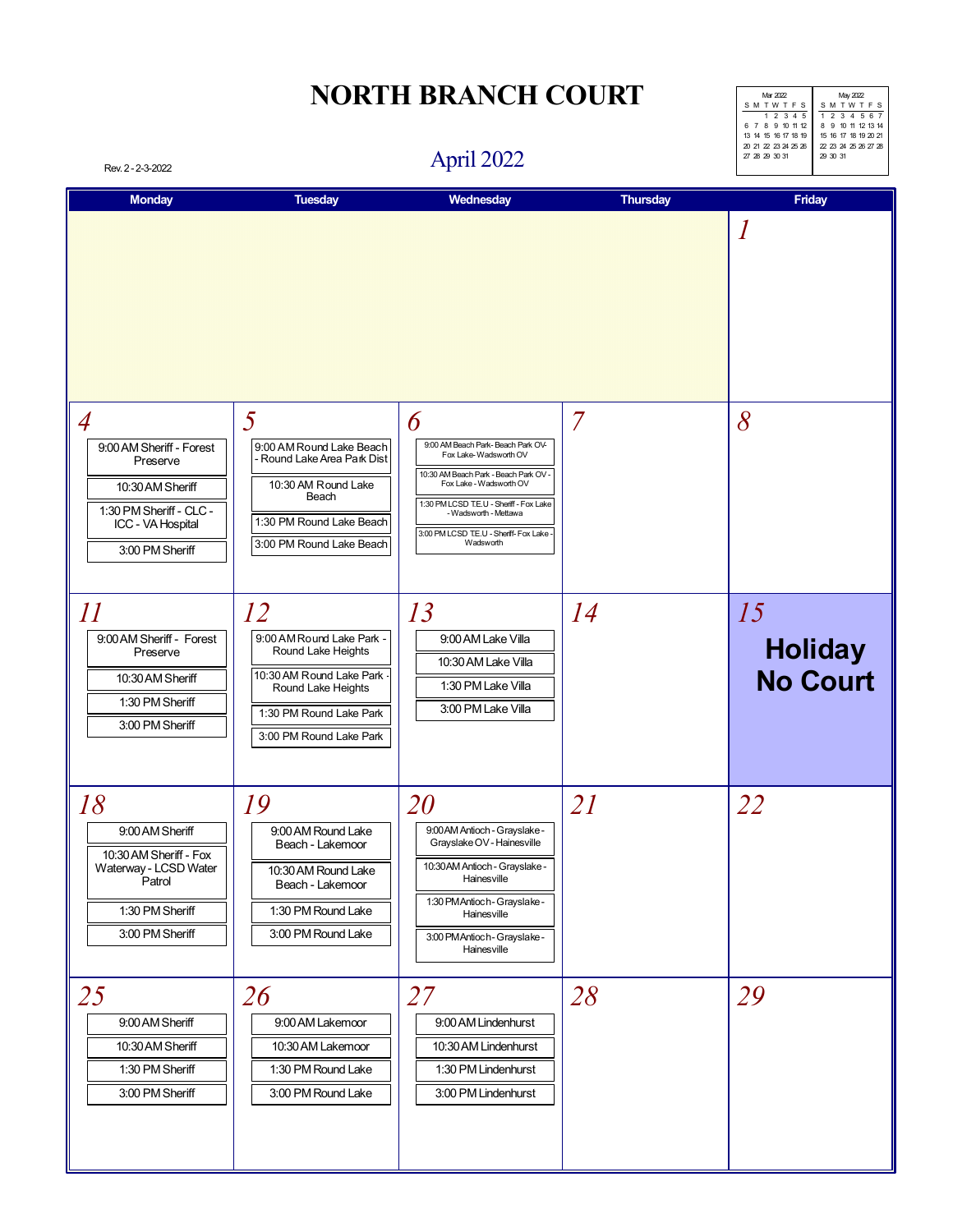| Apr 2022             | Jun 2022             |
|----------------------|----------------------|
| <b>SMTWTFS</b>       | SMTWTFS              |
| 12                   | 1 2 3 4              |
| 3 4 5 6 7 8 9        | 5 6 7 8 9 10 11      |
| 10 11 12 13 14 15 16 | 12 13 14 15 16 17 18 |
| 17 18 19 20 21 22 23 | 19 20 21 22 23 24 25 |
| 24 25 26 27 28 29 30 | 26 27 28 29 30       |
|                      |                      |
|                      |                      |

#### May 2022

| <b>Monday</b>                                                                                                               | <b>Tuesday</b>                                                                                                                                                | Wednesday                                                                                                                                                                                                                                                 | <b>Thursday</b> | Friday |
|-----------------------------------------------------------------------------------------------------------------------------|---------------------------------------------------------------------------------------------------------------------------------------------------------------|-----------------------------------------------------------------------------------------------------------------------------------------------------------------------------------------------------------------------------------------------------------|-----------------|--------|
| $\overline{2}$                                                                                                              | $\mathfrak{Z}$                                                                                                                                                | $\overline{A}$                                                                                                                                                                                                                                            | 5               | 6      |
| 9:00 AM Sheriff - Forest<br>Preserve<br>10:30 AM Sheriff<br>1:30 PM Sheriff - CLC -<br>ICC - VA Hospital<br>3:00 PM Sheriff | 9:00 AM Round Lake Beach<br>- Round Lake Area Park Dist<br>10:30 AM Round Lake<br>Beach<br>1:30 PM Round Lake Beach<br>3:00 PM Round Lake Beach               | 9:00 AM Beach Park-Beach Park OV-<br>Fox Lake-Wadsworth OV<br>10:30 AM Beach Park - Beach Park OV -<br>Fox Lake - Wadsworth OV<br>1:30 PM LCSD T.E.U - Sheriff - Fox Lake<br>- Wadsworth - Mettawa<br>3:00 PM LCSD T.E.U - Sheriff- Fox Lake<br>Wadsworth |                 |        |
| 9<br>9:00 AM Sheriff - Forest<br>Preserve<br>10:30 AM Sheriff<br>1:30 PM Sheriff<br>3:00 PM Sheriff                         | 10<br>9:00 AM Round Lake Park -<br>Round Lake Heights<br>10:30 AM Round Lake Park<br>Round Lake Heights<br>1:30 PM Round Lake Park<br>3:00 PM Round Lake Park | $\varPi$<br>9:00 AM Lake Villa<br>10:30 AM Lake Villa<br>1:30 PM Lake Villa<br>3:00 PM Lake Villa                                                                                                                                                         | 12              | 13     |
| 16<br>9:00 AM Sheriff<br>10:30 AM Sheriff - Fox<br>Waterway - LCSD Water<br>Patrol<br>1:30 PM Sheriff<br>3:00 PM Sheriff    | 17<br>9:00 AM Round Lake<br>Beach - Lakemoor<br>10:30 AM Round Lake<br>Beach - Lakemoor<br>1:30 PM Round Lake<br>3:00 PM Round Lake                           | 18<br>9:00 AM Antioch - Grayslake -<br>Grayslake OV - Hainesville<br>10:30 AM Antioch - Grayslake -<br>Hainesville<br>1:30 PM Antioch - Grayslake -<br>Hainesville<br>3:00 PM Antioch - Grayslake -<br>Hainesville                                        | 19              | 20     |
| 23<br>9:00 AM Sheriff<br>10:30 AM Sheriff<br>1:30 PM Sheriff<br>3:00 PM Sheriff                                             | 24<br>9:00 AM Lakemoor<br>10:30 AM Lakemoor<br>1:30 PM Round Lake<br>3:00 PM Round Lake                                                                       | 25<br>9:00 AM Lindenhurst<br>10:30 AM Lindenhurst<br>1:30 PM Lindenhurst<br>3:00 PM Lindenhurst                                                                                                                                                           | 26              | 27     |
| 30<br><b>Holiday</b><br><b>No Court</b>                                                                                     | 31                                                                                                                                                            |                                                                                                                                                                                                                                                           |                 |        |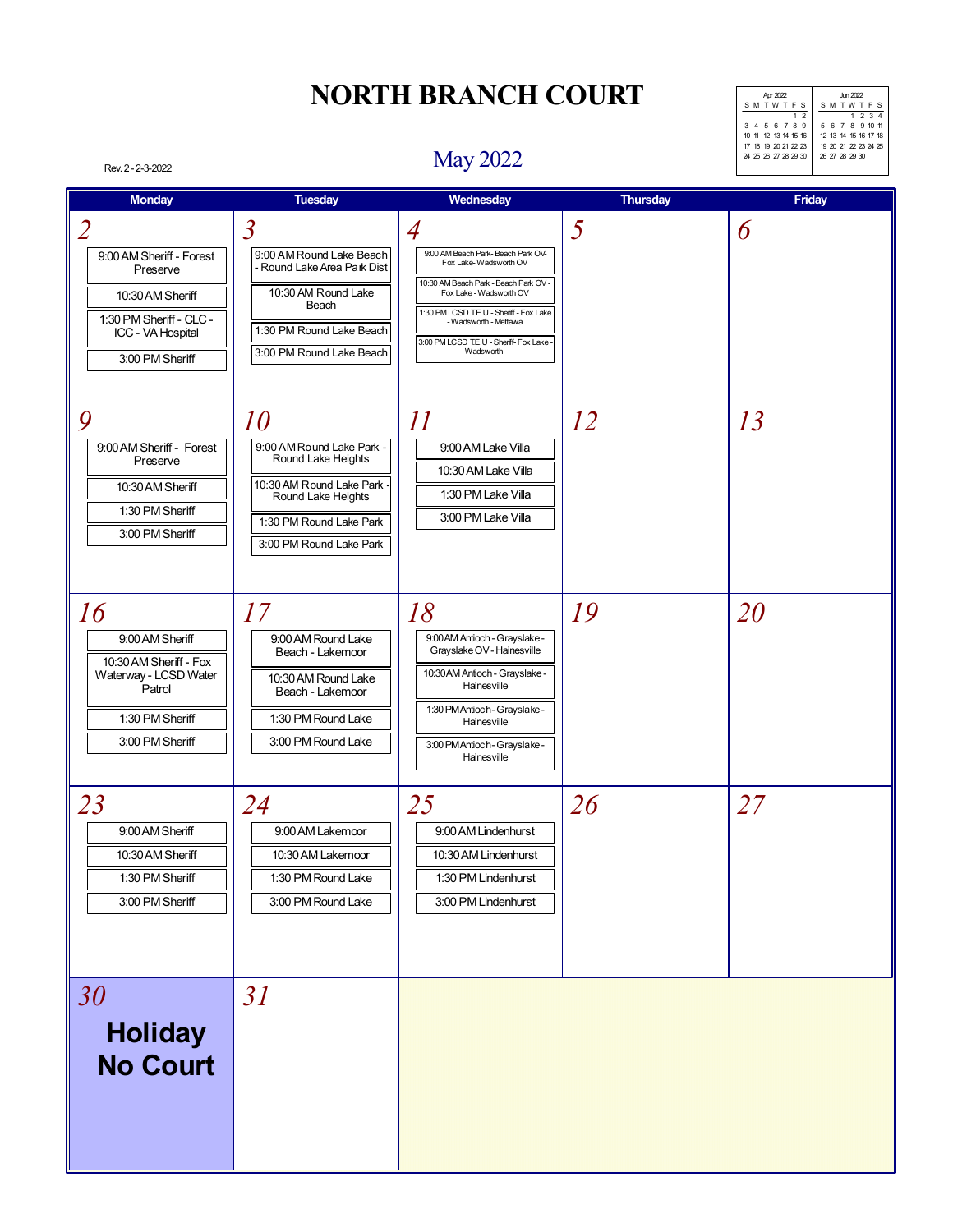| May 2022             | J <sub>II</sub> 2022 |
|----------------------|----------------------|
| <b>SMTWTFS</b>       | <b>SMTWTFS</b>       |
| 1 2 3 4 5 6 7        | 2                    |
| 8 9 10 11 12 13 14   | 3 4 5 6 7 8 9        |
| 15 16 17 18 19 20 21 | 10 11 12 13 14 15 16 |
| 22 23 24 25 26 27 28 | 17 18 19 20 21 22 23 |
| 29 30 31             | 24 25 26 27 28 29 30 |
|                      | 31                   |

#### June 2022

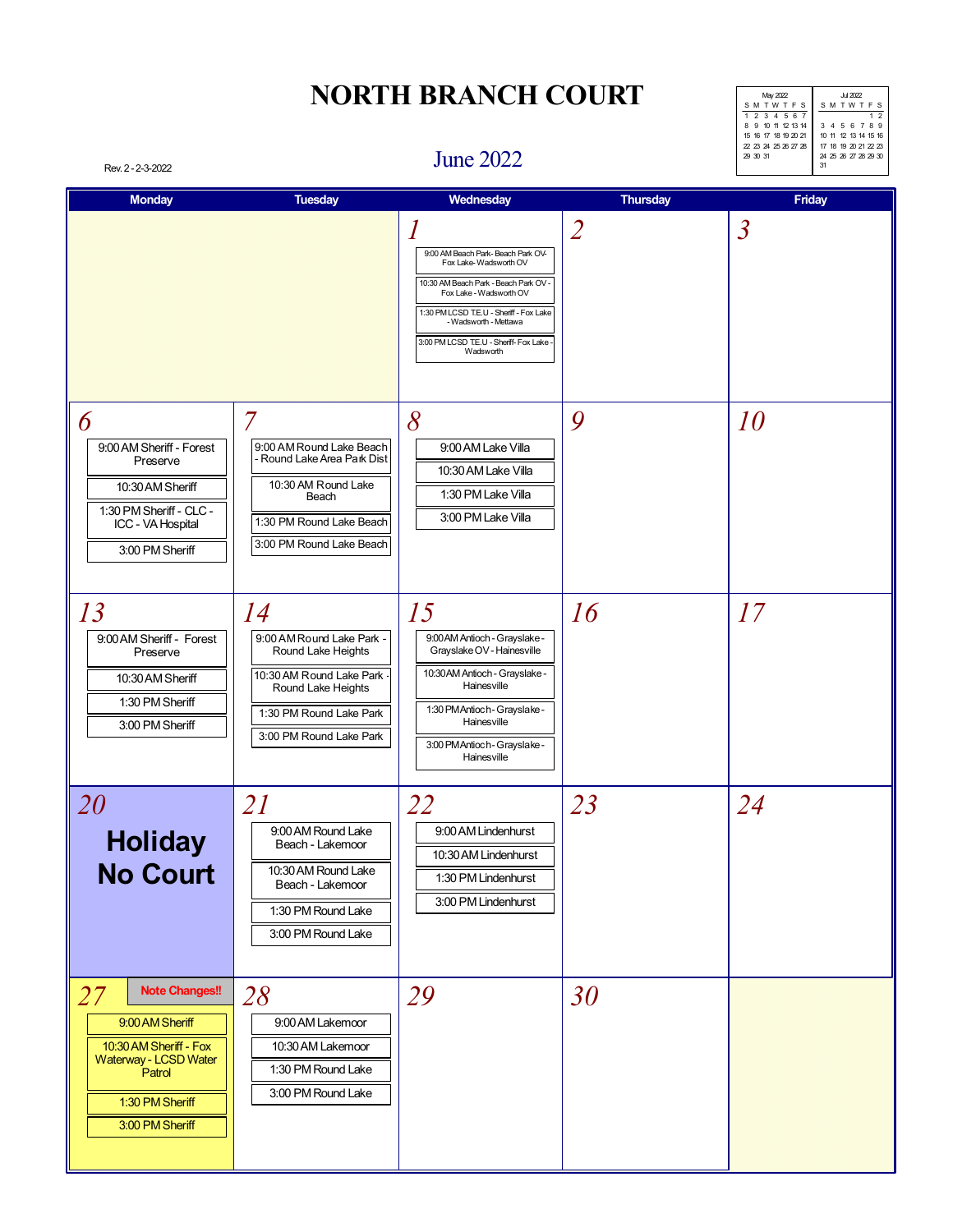| $\ln 2022$           | Aug 2022             |
|----------------------|----------------------|
| SMTWTFS              | SMTWTFS              |
| 1234                 | 1 2 3 4 5 6          |
| 5 6 7 8 9 10 11      | 7 8 9 10 11 12 13    |
| 12 13 14 15 16 17 18 | 14 15 16 17 18 19 20 |
| 19 20 21 22 23 24 25 | 21 22 23 24 25 26 27 |
| 26 27 28 29 30       | 28 29 30 31          |
|                      |                      |
|                      |                      |

July 2022

| Rev. 2 - 2-3-2022                                                                                                        |                                                                                                                                                                 | JULY ZUZZ                                                                                                                                                                                                                                                         |                 |               |
|--------------------------------------------------------------------------------------------------------------------------|-----------------------------------------------------------------------------------------------------------------------------------------------------------------|-------------------------------------------------------------------------------------------------------------------------------------------------------------------------------------------------------------------------------------------------------------------|-----------------|---------------|
| <b>Monday</b>                                                                                                            | <b>Tuesday</b>                                                                                                                                                  | Wednesday                                                                                                                                                                                                                                                         | <b>Thursday</b> | <b>Friday</b> |
|                                                                                                                          |                                                                                                                                                                 |                                                                                                                                                                                                                                                                   |                 | 1             |
| $\overline{A}$<br><b>Holiday</b><br><b>No Court</b>                                                                      | 5<br>9:00 AM Round Lake Beach<br>- Round Lake Area Park Dist<br>10:30 AM Round Lake<br>Beach<br>1:30 PM Round Lake Beach<br>3:00 PM Round Lake Beach            | 6<br>9:00 AM Beach Park- Beach Park OV-<br>Fox Lake-Wadsworth OV<br>10:30 AM Beach Park - Beach Park OV -<br>Fox Lake - Wadsworth OV<br>1:30 PM LCSD T.E.U - Sheriff - Fox Lake<br>- Wadsworth - Mettawa<br>3:00 PM LCSD T.E.U - Sheriff- Fox Lake -<br>Wadsworth | $\overline{7}$  | 8             |
| $\varPi$<br>9:00 AM Sheriff - Forest<br>Preserve<br>10:30 AM Sheriff<br>1:30 PM Sheriff<br>3:00 PM Sheriff               | 12<br>9:00 AM Round Lake Park -<br>Round Lake Heights<br>10:30 AM Round Lake Park -<br>Round Lake Heights<br>1:30 PM Round Lake Park<br>3:00 PM Round Lake Park | 13<br>9:00 AM Lake Villa<br>10:30 AM Lake Villa<br>1:30 PM Lake Villa<br>3:00 PM Lake Villa                                                                                                                                                                       | 14              | 15            |
| 18<br>9:00 AM Sheriff<br>10:30 AM Sheriff - Fox<br>Waterway - LCSD Water<br>Patrol<br>1:30 PM Sheriff<br>3:00 PM Sheriff | 19<br>9:00 AM Round Lake<br>Beach - Lakemoor<br>10:30 AM Round Lake<br>Beach - Lakemoor<br>1:30 PM Round Lake<br>3:00 PM Round Lake                             | 20<br>9:00 AM Antioch - Grayslake -<br>Grayslake OV - Hainesville<br>10:30 AM Antioch - Grayslake -<br>Hainesville<br>1:30 PM Antioch - Grayslake -<br>Hainesville<br>3:00 PM Antioch - Grayslake -<br>Hainesville                                                | 21              | 22            |
| 25<br>9:00 AM Sheriff<br>10:30 AM Sheriff<br>1:30 PM Sheriff<br>3:00 PM Sheriff                                          | 26<br>9:00 AM Lakemoor<br>10:30 AM Lakemoor<br>1:30 PM Round Lake<br>3:00 PM Round Lake                                                                         | 27<br>9:00 AM Lindenhurst<br>10:30 AM Lindenhurst<br>1:30 PM Lindenhurst<br>3:00 PM Lindenhurst                                                                                                                                                                   | 28              | 29            |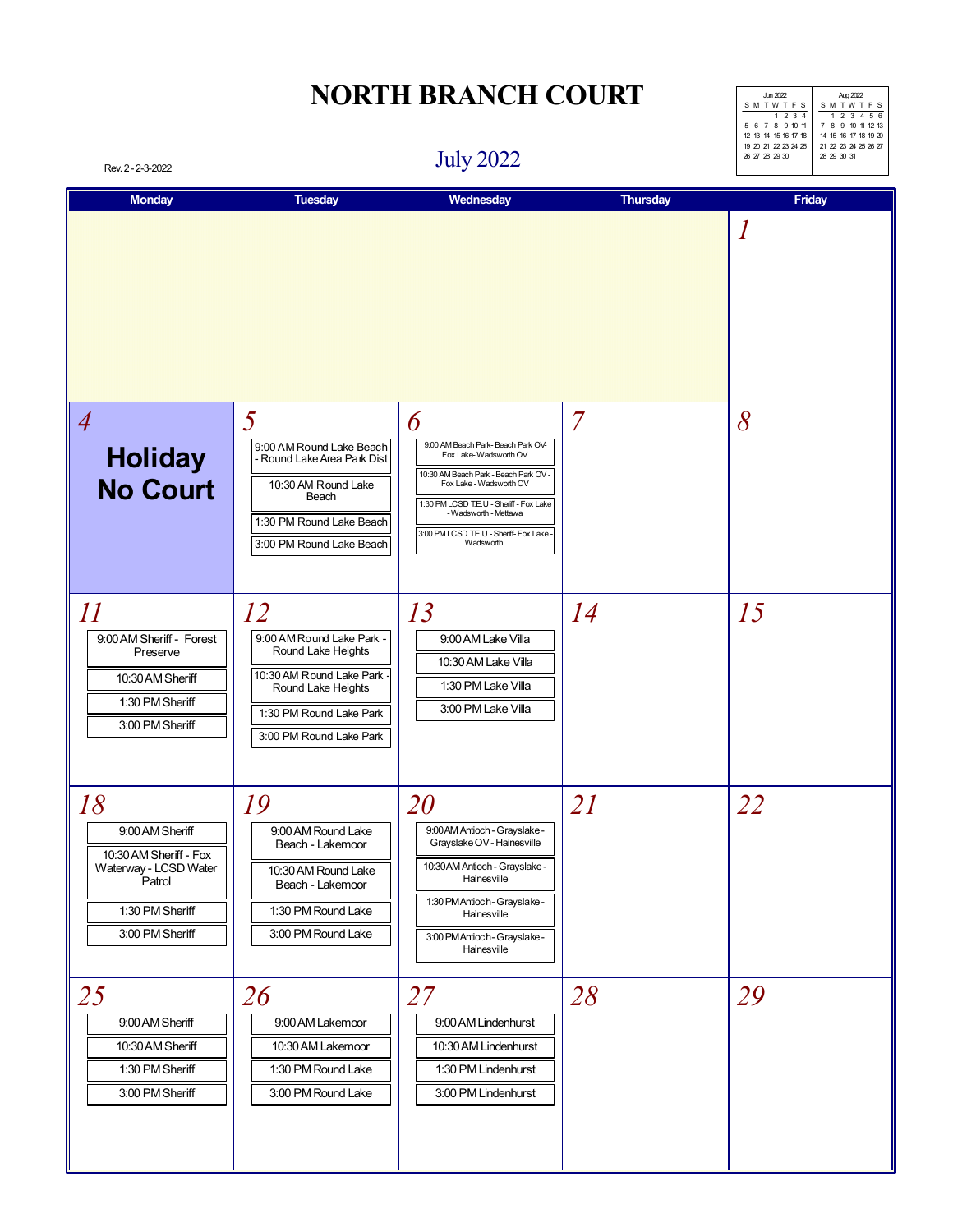| Jul 2022             | Sep 2022             |
|----------------------|----------------------|
| <b>SMTWTFS</b>       | SMTWTFS              |
| 12                   | 123                  |
| 3 4 5 6 7 8 9        | 4 5 6 7 8 9 10       |
| 10 11 12 13 14 15 16 | 11 12 13 14 15 16 17 |
| 17 18 19 20 21 22 23 | 18 19 20 21 22 23 24 |
| 24 25 26 27 28 29 30 | 25 26 27 28 29 30    |
| 31                   |                      |
|                      |                      |

#### Rev. 2 - 2-3-2022 **August 2022**

| <b>Monday</b>                                                                                                                    | <b>Tuesday</b>                                                                                                                                                    | Wednesday                                                                                                                                                                                                                                                                   | <b>Thursday</b>           | Friday    |
|----------------------------------------------------------------------------------------------------------------------------------|-------------------------------------------------------------------------------------------------------------------------------------------------------------------|-----------------------------------------------------------------------------------------------------------------------------------------------------------------------------------------------------------------------------------------------------------------------------|---------------------------|-----------|
| 1<br>9:00 AM Sheriff - Forest<br>Preserve<br>10:30 AM Sheriff<br>1:30 PM Sheriff - CLC -<br>ICC - VA Hospital<br>3:00 PM Sheriff | $\overline{2}$<br>9:00 AM Round Lake Beach<br>- Round Lake Area Park Dist<br>10:30 AM Round Lake<br>Beach<br>1:30 PM Round Lake Beach<br>3:00 PM Round Lake Beach | $\overline{3}$<br>9:00 AM Beach Park-Beach Park OV-<br>Fox Lake-Wadsworth OV<br>10:30 AM Beach Park - Beach Park OV -<br>Fox Lake - Wadsworth OV<br>1:30 PM LCSD T.E.U - Sheriff - Fox Lake<br>- Wadsworth - Mettawa<br>3:00 PM LCSD T.E.U - Sheriff- Fox Lake<br>Wadsworth | $\overline{A}$            | 5         |
| 8<br>9:00 AM Sheriff - Forest<br>Preserve<br>10:30 AM Sheriff<br>1:30 PM Sheriff<br>3:00 PM Sheriff                              | 9<br>9:00 AM Round Lake Park -<br>Round Lake Heights<br>10:30 AM Round Lake Park<br>Round Lake Heights<br>1:30 PM Round Lake Park<br>3:00 PM Round Lake Park      | <i>10</i><br>9:00 AM Lake Villa<br>10:30 AM Lake Villa<br>1:30 PM Lake Villa<br>3:00 PM Lake Villa                                                                                                                                                                          | $\overline{\mathfrak{U}}$ | <i>12</i> |
| 15<br>9:00 AM Sheriff<br>10:30 AM Sheriff - Fox<br>Waterway - LCSD Water<br>Patrol<br>1:30 PM Sheriff<br>3:00 PM Sheriff         | 16<br>9:00 AM Round Lake<br>Beach - Lakemoor<br>10:30 AM Round Lake<br>Beach - Lakemoor<br>1:30 PM Round Lake<br>3:00 PM Round Lake                               | 17<br>9:00 AM Antioch - Grayslake -<br>Grayslake OV - Hainesville<br>10:30 AM Antioch - Grayslake -<br>Hainesville<br>1:30 PM Antioch - Grayslake -<br>Hainesville<br>3:00 PM Antioch - Grayslake -<br>Hainesville                                                          | 18                        | 19        |
| 22<br>9:00 AM Sheriff<br>10:30 AM Sheriff<br>1:30 PM Sheriff<br>3:00 PM Sheriff                                                  | 23<br>9:00 AM Lakemoor<br>10:30 AM Lakemoor<br>1:30 PM Round Lake<br>3:00 PM Round Lake                                                                           | 24<br>9:00 AM Lindenhurst<br>10:30 AM Lindenhurst<br>1:30 PM Lindenhurst<br>3:00 PM Lindenhurst                                                                                                                                                                             | 25                        | 26        |
| 29<br>9:00 AM Sheriff<br>10:30 AM Sheriff<br>1:30 PM Sheriff<br>3:00 PM Sheriff                                                  | 30                                                                                                                                                                | 31                                                                                                                                                                                                                                                                          |                           |           |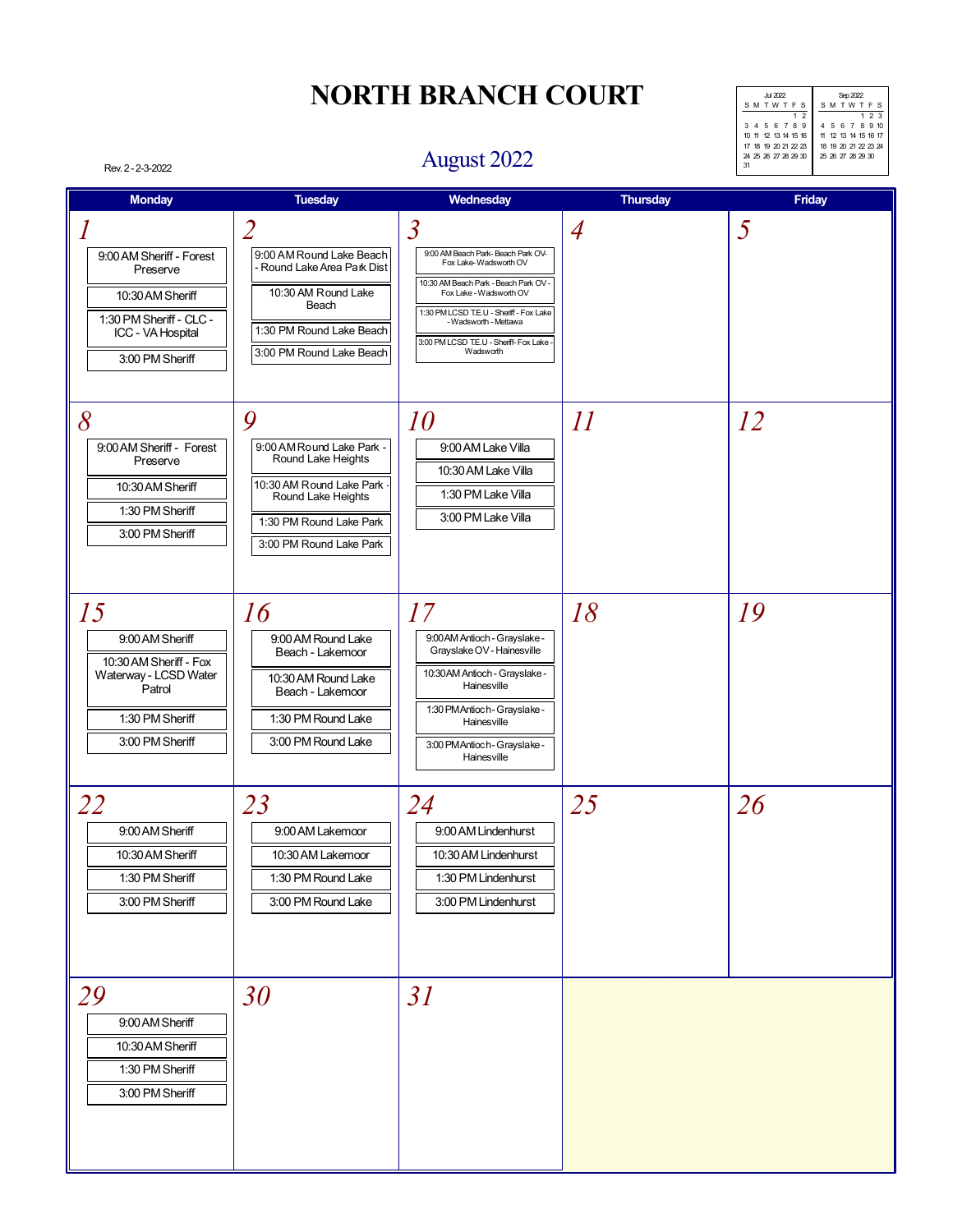| Aug 2022             | Oct 2022             |
|----------------------|----------------------|
| <b>SMTWTFS</b>       | <b>SMTWTFS</b>       |
| 1 2 3 4 5 6          |                      |
| 7 8 9 10 11 12 13    | 2 3 4 5 6 7 8        |
| 14 15 16 17 18 19 20 | 9 10 11 12 13 14 15  |
| 21 22 23 24 25 26 27 | 16 17 18 19 20 21 22 |
| 28 29 30 31          | 23 24 25 26 27 28 29 |
|                      | 30 31                |

### September 2022

| <b>Monday</b>                                                                                                            | <b>Tuesday</b>                                                                                                                                                | Wednesday                                                                                                                                                                                                                                                                      | <b>Thursday</b>  | Friday         |
|--------------------------------------------------------------------------------------------------------------------------|---------------------------------------------------------------------------------------------------------------------------------------------------------------|--------------------------------------------------------------------------------------------------------------------------------------------------------------------------------------------------------------------------------------------------------------------------------|------------------|----------------|
|                                                                                                                          |                                                                                                                                                               |                                                                                                                                                                                                                                                                                | $\boldsymbol{l}$ | $\overline{2}$ |
| $\overline{5}$<br><b>Holiday</b><br><b>No Court</b>                                                                      | 6<br>9:00 AM Round Lake Beach<br>- Round Lake Area Park Dist<br>10:30 AM Round Lake<br>Beach<br>1:30 PM Round Lake Beach<br>3:00 PM Round Lake Beach          | $\overline{7}$<br>9:00 AM Beach Park- Beach Park OV-<br>Fox Lake-Wadsworth OV<br>10:30 AM Beach Park - Beach Park OV -<br>Fox Lake - Wadsworth OV<br>1:30 PM LCSD T.E.U - Sheriff - Fox Lake<br>- Wadsworth - Mettawa<br>3:00 PM LCSD T.E.U - Sheriff- Fox Lake -<br>Wadsworth | 8                | 9              |
| 12<br>9:00 AM Sheriff - Forest<br>Preserve<br>10:30 AM Sheriff<br>1:30 PM Sheriff<br>3:00 PM Sheriff                     | 13<br>9:00 AM Round Lake Park -<br>Round Lake Heights<br>10:30 AM Round Lake Park<br>Round Lake Heights<br>1:30 PM Round Lake Park<br>3:00 PM Round Lake Park | 14<br>9:00 AM Lake Villa<br>10:30 AM Lake Villa<br>1:30 PM Lake Villa<br>3:00 PM Lake Villa                                                                                                                                                                                    | 15               | 16             |
| 19<br>9:00 AM Sheriff<br>10:30 AM Sheriff - Fox<br>Waterway - LCSD Water<br>Patrol<br>1:30 PM Sheriff<br>3:00 PM Sheriff | <i>20</i><br>9:00 AM Round Lake<br>Beach - Lakemoor<br>10:30 AM Round Lake<br>Beach - Lakemoor<br>1:30 PM Round Lake<br>3:00 PM Round Lake                    | <i>21</i><br>9:00 AM Antioch - Grayslake -<br>Grayslake OV - Hainesville<br>10:30 AM Antioch - Grayslake -<br>Hainesville<br>1:30 PM Antioch - Grayslake -<br>Hainesville<br>3:00 PM Antioch - Grayslake -<br>Hainesville                                                      | 22               | 23             |
| 26<br>9:00 AM Sheriff<br>10:30 AM Sheriff<br>1:30 PM Sheriff<br>3:00 PM Sheriff                                          | 27<br>9:00 AM Lakemoor<br>10:30 AM Lakemoor<br>1:30 PM Round Lake<br>3:00 PM Round Lake                                                                       | 28<br>9:00 AM Lindenhurst<br>10:30 AM Lindenhurst<br>1:30 PM Lindenhurst<br>3:00 PM Lindenhurst                                                                                                                                                                                | 29               | 30             |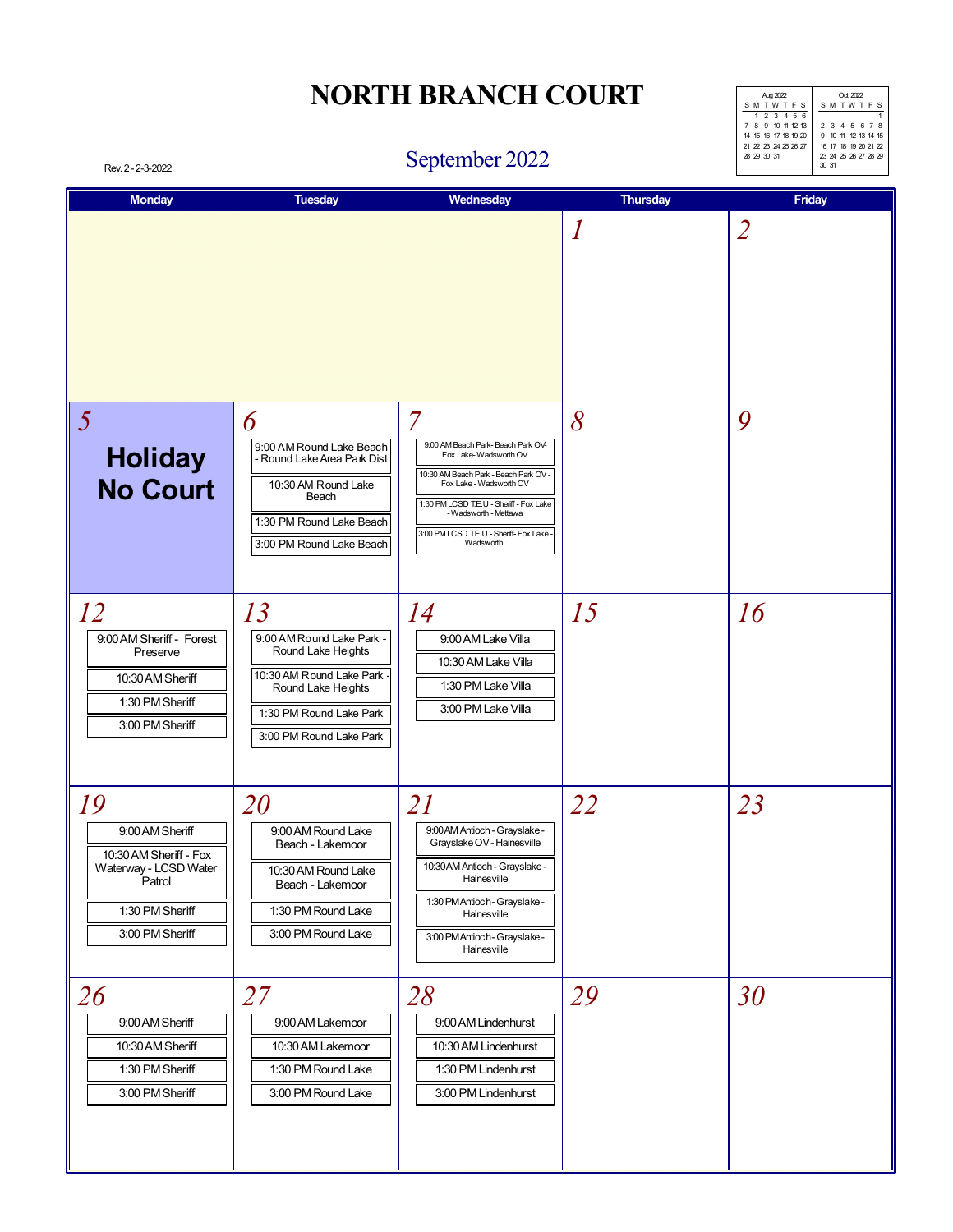| Sep 2022             | Nov 2022             |
|----------------------|----------------------|
| <b>SMTWTFS</b>       | SMTWTFS              |
| 123                  | 1 2 3 4 5            |
| 4 5 6 7 8 9 10       | 6 7 8 9 10 11 12     |
| 11 12 13 14 15 16 17 | 13 14 15 16 17 18 19 |
| 18 19 20 21 22 23 24 | 20 21 22 23 24 25 26 |
| 25 26 27 28 29 30    | 27 28 29 30          |
|                      |                      |

#### October 2022

| <b>Monday</b>                                                                                                                                 | <b>Tuesday</b>                                                                                                                                                        | Wednesday                                                                                                                                                                                                                                                      | <b>Thursday</b> | <b>Friday</b> |
|-----------------------------------------------------------------------------------------------------------------------------------------------|-----------------------------------------------------------------------------------------------------------------------------------------------------------------------|----------------------------------------------------------------------------------------------------------------------------------------------------------------------------------------------------------------------------------------------------------------|-----------------|---------------|
| $\overline{3}$<br>9:00 AM Sheriff - Forest<br>Preserve<br>10:30 AM Sheriff<br>1:30 PM Sheriff - CLC -<br>ICC - VA Hospital<br>3:00 PM Sheriff | $\overline{A}$<br>9:00 AM Round Lake Beach<br>- Round Lake Area Park Dist<br>10:30 AM Round Lake<br>Beach<br>1:30 PM Round Lake Beach<br>3:00 PM Round Lake Beach     | 5<br>9:00 AM Beach Park-Beach Park OV-<br>Fox Lake-Wadsworth OV<br>10:30 AM Beach Park - Beach Park OV -<br>Fox Lake - Wadsworth OV<br>1:30 PM LCSD T.E.U - Sheriff - Fox Lake<br>- Wadsworth - Mettawa<br>3:00 PM LCSD T.E.U - Sheriff- Fox Lake<br>Wadsworth | 6               | 7             |
| 10<br><b>Holiday</b><br><b>No Court</b>                                                                                                       | $\varPi$<br>9:00 AM Round Lake Park -<br>Round Lake Heights<br>10:30 AM Round Lake Park -<br>Round Lake Heights<br>1:30 PM Round Lake Park<br>3:00 PM Round Lake Park | 12<br>9:00 AM Lake Villa<br>10:30 AM Lake Villa<br>1:30 PM Lake Villa<br>3:00 PM Lake Villa                                                                                                                                                                    | 13              | 14            |
| 17<br>9:00 AM Sheriff<br>10:30 AM Sheriff - Fox<br>Waterway - LCSD Water<br>Patrol<br>1:30 PM Sheriff<br>3:00 PM Sheriff                      | 18<br>9:00 AM Round Lake<br>Beach - Lakemoor<br>10:30 AM Round Lake<br>Beach - Lakemoor<br>1:30 PM Round Lake<br>3:00 PM Round Lake                                   | 19<br>9:00 AM Antioch - Grayslake -<br>Grayslake OV - Hainesville<br>10:30 AM Antioch - Grayslake -<br>Hainesville<br>1:30 PM Antioch - Grayslake -<br>Hainesville<br>3:00 PM Antioch - Grayslake -<br>Hainesville                                             | 20              | 21            |
| 24<br>9:00 AM Sheriff<br>10:30 AM Sheriff<br>1:30 PM Sheriff<br>3:00 PM Sheriff                                                               | 25<br>9:00 AM Lakemoor<br>10:30 AM Lakemoor<br>1:30 PM Round Lake<br>3:00 PM Round Lake                                                                               | 26<br>9:00 AM Lindenhurst<br>10:30 AM Lindenhurst<br>1:30 PM Lindenhurst<br>3:00 PM Lindenhurst                                                                                                                                                                | 27              | 28            |
| 31<br>9:00 AM Sheriff<br>10:30 AM Sheriff<br>1:30 PM Sheriff<br>3:00 PM Sheriff                                                               |                                                                                                                                                                       |                                                                                                                                                                                                                                                                |                 |               |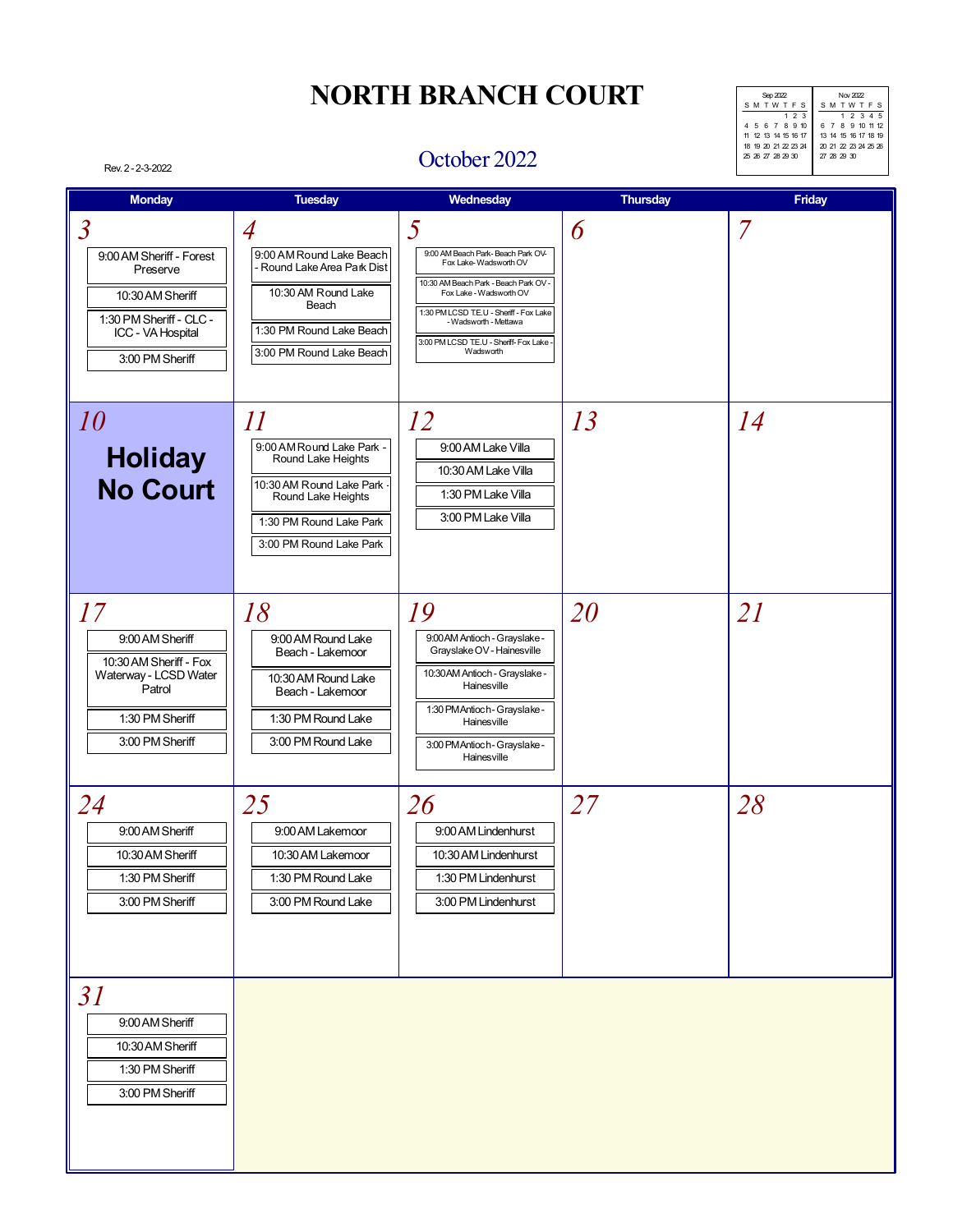| Ort 2022             | Dec 2022             |  |  |  |
|----------------------|----------------------|--|--|--|
| <b>SMTWTFS</b>       | SMTWTFS              |  |  |  |
|                      | 123                  |  |  |  |
| 2 3 4 5 6 7 8        | 4 5 6 7 8 9 10       |  |  |  |
| 9 10 11 12 13 14 15  | 11 12 13 14 15 16 17 |  |  |  |
| 16 17 18 19 20 21 22 | 18 19 20 21 22 23 24 |  |  |  |
| 23 24 25 26 27 28 29 | 25 26 27 28 29 30 31 |  |  |  |
| 30 31                |                      |  |  |  |
|                      |                      |  |  |  |

#### Rev. 2 - 2-3-2022 November 2022

| <b>Monday</b>                                                                                                                                 | <b>Tuesday</b>                                                                                                                                               | Wednesday                                                                                                                                                                                                                                                                                | <b>Thursday</b>                         | <b>Friday</b>                                |
|-----------------------------------------------------------------------------------------------------------------------------------------------|--------------------------------------------------------------------------------------------------------------------------------------------------------------|------------------------------------------------------------------------------------------------------------------------------------------------------------------------------------------------------------------------------------------------------------------------------------------|-----------------------------------------|----------------------------------------------|
|                                                                                                                                               | 9:00 AM Round Lake Beach<br>- Round Lake Area Park Dist<br>10:30 AM Round Lake<br>Beach<br>1:30 PM Round Lake Beach<br>3:00 PM Round Lake Beach              | $\overline{\mathcal{Z}}$<br>9:00 AM Beach Park- Beach Park OV-<br>Fox Lake-Wadsworth OV<br>10:30 AM Beach Park - Beach Park OV -<br>Fox Lake - Wadsworth OV<br>1:30 PM LCSD T.E.U - Sheriff - Fox Lake<br>- Wadsworth - Mettawa<br>3:00 PM LCSD T.E.U - Sheriff- Fox Lake -<br>Wadsworth | $\overline{\mathcal{S}}$                | $\overline{A}$                               |
| $\overline{7}$<br>9:00 AM Sheriff - Forest<br>Preserve<br>10:30 AM Sheriff<br>1:30 PM Sheriff - CLC -<br>ICC - VA Hospital<br>3:00 PM Sheriff | 8<br>9:00 AM Round Lake Park -<br>Round Lake Heights<br>10:30 AM Round Lake Park<br>Round Lake Heights<br>1:30 PM Round Lake Park<br>3:00 PM Round Lake Park | 9<br>9:00 AM Lake Villa<br>10:30 AM Lake Villa<br>1:30 PM Lake Villa<br>3:00 PM Lake Villa                                                                                                                                                                                               | <i>10</i>                               | $\iint$<br><b>Holiday</b><br><b>No Court</b> |
| 14<br>9:00 AM Sheriff - Forest<br>Preserve<br>10:30 AM Sheriff<br>1:30 PM Sheriff<br>3:00 PM Sheriff                                          | 15<br>9:00 AM Round Lake<br>Beach - Lakemoor<br>10:30 AM Round Lake<br>Beach - Lakemoor<br>1:30 PM Round Lake<br>3:00 PM Round Lake                          | 16<br>9:00 AM Antioch - Grayslake -<br>Grayslake OV - Hainesville<br>10:30 AM Antioch - Grayslake -<br>Hainesville<br>1:30 PM Antioch - Grayslake -<br>Hainesville<br>3:00 PM Antioch - Grayslake -<br>Hainesville                                                                       | 17                                      | 18                                           |
| 21<br>9:00 AM Sheriff<br>10:30 AM Sheriff - Fox<br>Waterway - LCSD Water<br>Patrol<br>1:30 PM Sheriff<br>3:00 PM Sheriff                      | 22<br>9:00 AM Lakemoor<br>10:30 AM Lakemoor<br>1:30 PM Round Lake<br>3:00 PM Round Lake                                                                      | 23<br>9:00 AM Lindenhurst<br>10:30 AM Lindenhurst<br>1:30 PM Lindenhurst<br>3:00 PM Lindenhurst                                                                                                                                                                                          | 24<br><b>Holiday</b><br><b>No Court</b> | 25<br><b>Holiday</b><br><b>No Court</b>      |
| 28<br>9:00 AM Sheriff<br>10:30 AM Sheriff<br>1:30 PM Sheriff<br>3:00 PM Sheriff                                                               | <i>29</i>                                                                                                                                                    | 30                                                                                                                                                                                                                                                                                       |                                         |                                              |